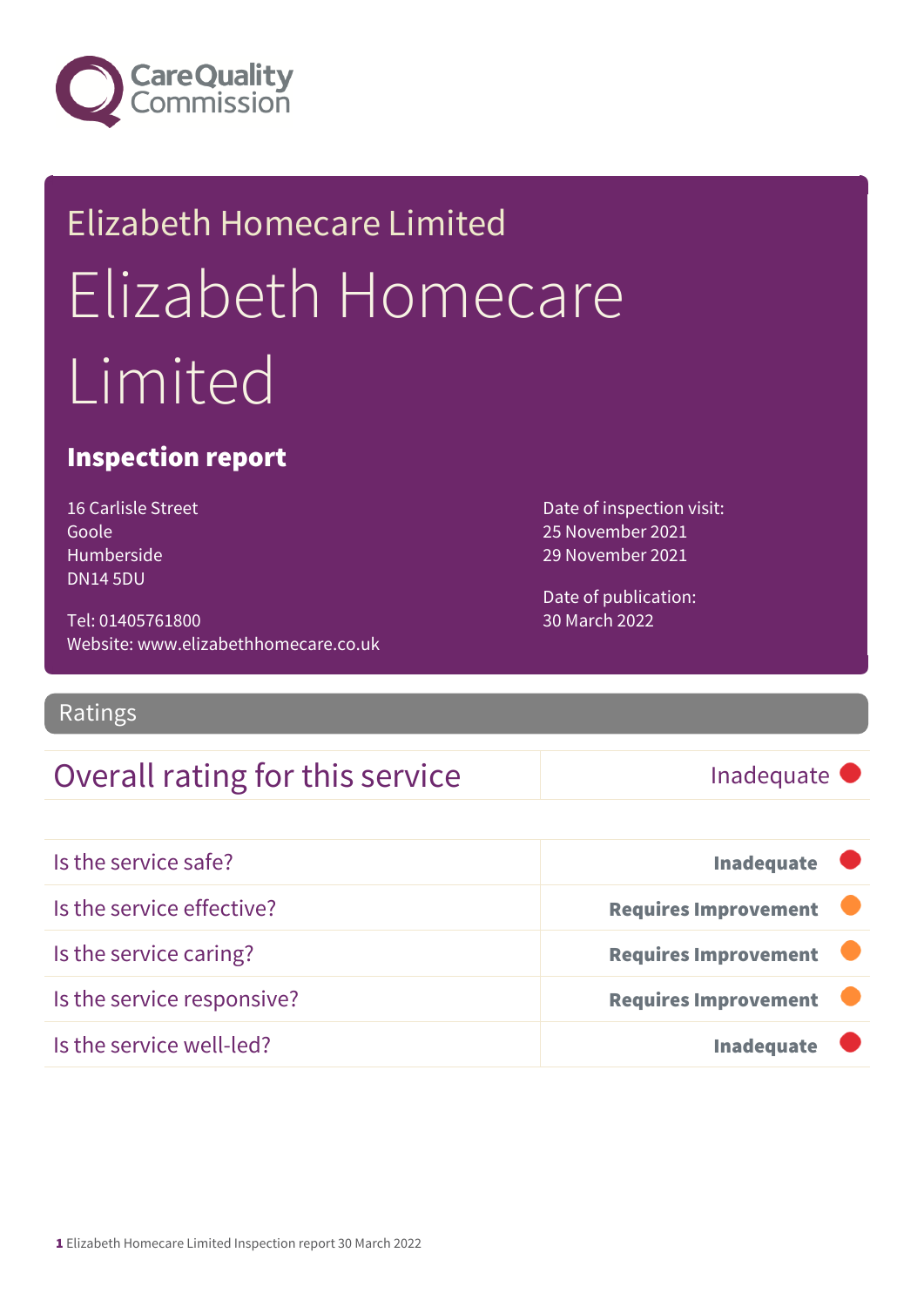### Summary of findings

### Overall summary

#### About the service

Elizabeth Homecare Limited provides care and support to people who live in their own homes in Goole and surrounding areas. This service is a domiciliary care agency. The service is registered to provide the regulated activity of personal care to children 13-18 years, people with dementia, people with learning disabilities or autistic spectrum disorder, people with mental health, older people, people with a physical impairment, people with a physical disability, people with sensory impairment and young adults. At the time of our inspection 89 people were receiving a service from this provider.

Not everyone who used the service received personal care. CQC only inspects where people receive personal care. This is help with tasks related to personal hygiene and eating. Where they do we also consider any wider social care provided.

People's experience of using this service and what we found

The provider failed to ensure that all staff employed at the service were tested for COVID-19 on a regular basis throughout the pandemic in line with government guidance. We found that no COVID-19 risk assessments had been completed for service users and staff. Masks were not worn by office staff when we visited the office.

The provider failed to ensure appropriate assessments and risk assessments were completed for service users who had risks associated with their care needs. Risk management plans were not in place for people who required support with moving and handling needs and specific health conditions including Diabetes and Epilepsy.

People's medicines were not managed safely. There was no guidance for staff to follow on when to administer 'as required' medicines.

People and staff told us there were not enough staff to meet people's needs. This meant that at times a family member had to support as the second carer. People told us they did not always feel safe with these arrangements which included using moving and handling equipment.

There was a lack of provider and managerial oversight of the service. There was a failure by the provider to ensure robust governance arrangements were in place to monitor the safety and quality of the service. Shortfalls across the service such as poor risk management, lack of oversight of accidents and incidents and limited oversight of safeguarding had not been identified prior to our inspection. These failings resulted in multiple breaches of regulation.

The provider had failed to notify the Care Quality Commission of certain events as required by law.

There was no policies or procedures in place for a number of aspects of the service provision. For example,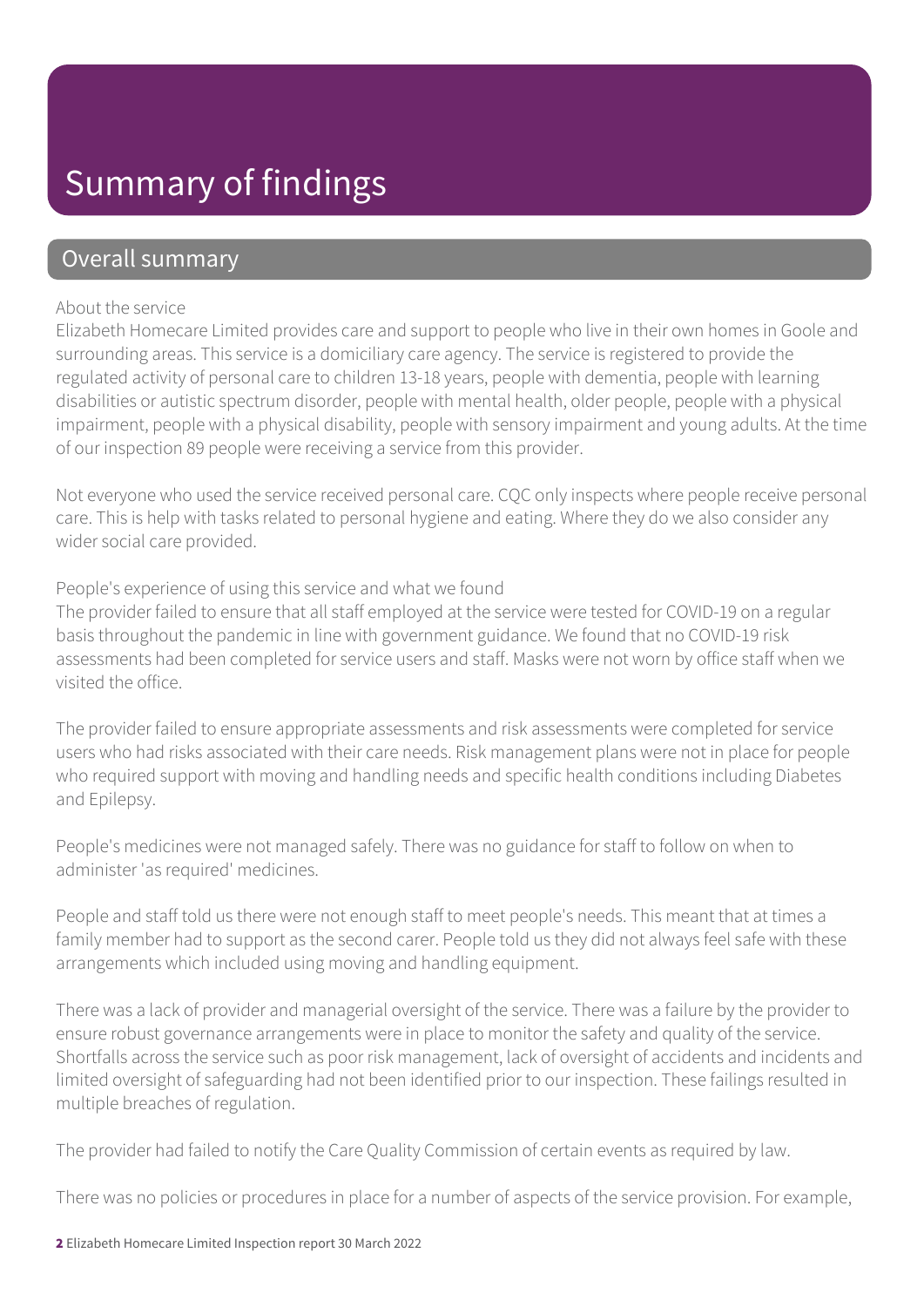to ensure the safe recruitment of staff.

Staff did not receive regular supervision or have an appraisal and there was no information available to show that checks of staff's competency had taken place.

Staff had little understanding of the Mental Capacity Act 2005. There was no system within care records to evidence that assessments of people's mental capacity had been completed. There were no records to show that where decisions had been made in people's best interests this was done in line with the principles of the MCA 2005.

People were not supported to have maximum choice and control of their lives and staff did not support them in the least restrictive way possible and in their best interests; the policies and systems in the service did not support this practice.

We expect health and social care providers to guarantee autistic people and people with a learning disability the choices, dignity, independence and good access to local communities that most people take for granted. Right support, right care, right culture is the statutory guidance which supports CQC to make assessments and judgements about services providing support to people with a learning disability and/or autistic people.

This service was not always able to demonstrate how they were meeting the underpinning principles of Right support, right care, right culture. Care was not always person centred to promote independence. There was no evidence that consent had been sought in a way that meets a person's communication needs and the knowledge of staff did not support providing care to people with a learning disability or autism.

People's care plans were not person centred and lacked details about their preferences and goals they wanted to achieve.

We have made a recommendation about duty of candour.

People's privacy and dignity was respected, and staff knew how to promote independence. People spoke positively about staff.

We found multiple breaches of Regulations of the Health and Social Care Act 2008 (Regulated Activities) Regulations 2014.

Full information about CQC's regulatory response to the more serious concerns during inspection is added to reports after any representations and appeals have been concluded.

For more details, please see the full report which is on the CQC website at www.cqc.org.uk

Rating at last inspection The last rating for this service was Good (published 22 December 2017)

Why we inspected

We undertook this inspection as part of a random selection of services rated Good and Outstanding to test the reliability of our new monitoring approach.

We have found evidence that the provider needs to make improvements. Please see the key questions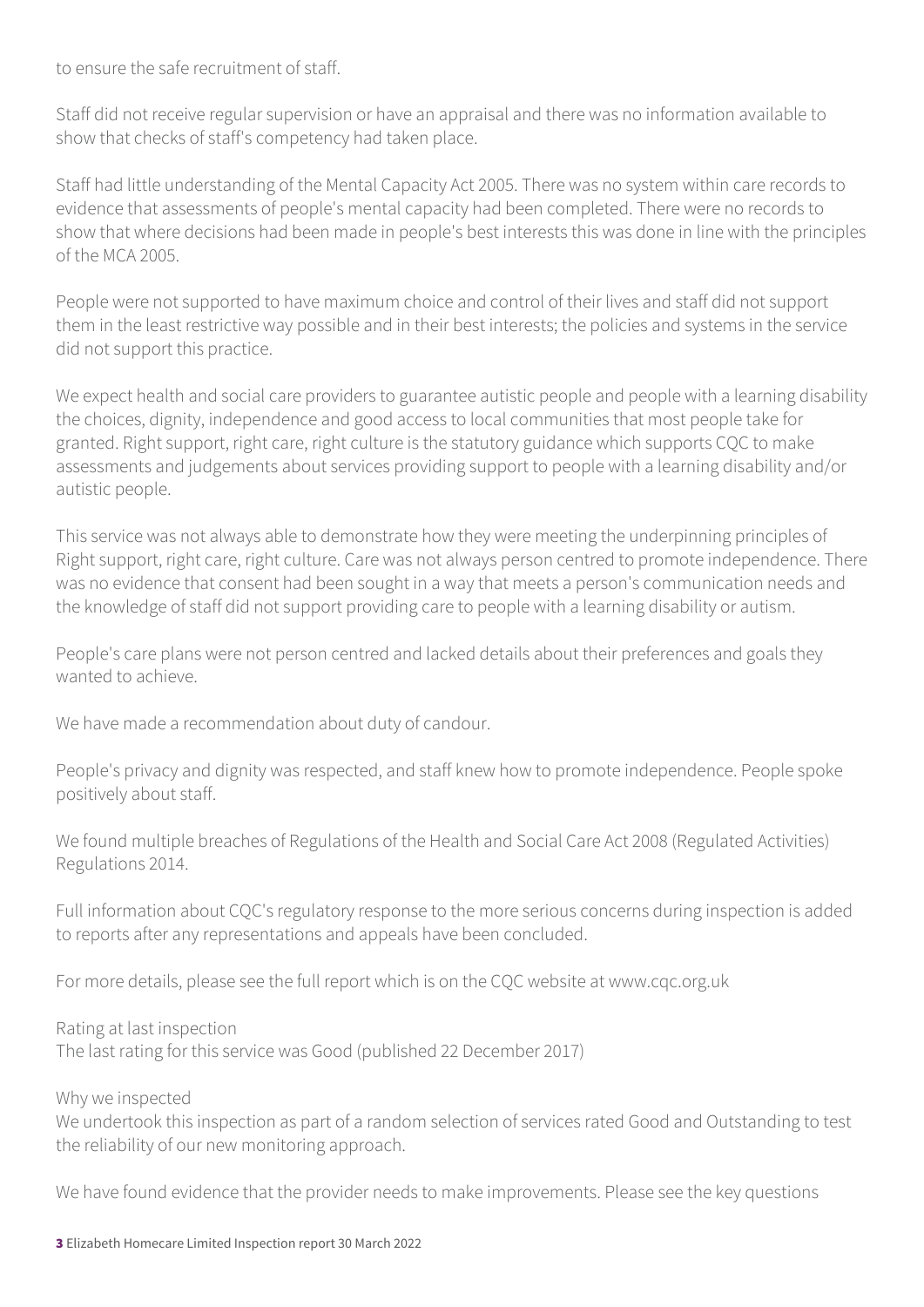### sections of this full report.

You can see what action we have asked the provider to take at the end of this full report.

You can read the report from our last comprehensive inspection, by selecting the 'all reports' link for Elizabeth Homecare on our website at www.cqc.org.uk.

#### Enforcement

We are mindful of the impact of the COVID-19 pandemic on our regulatory function. This meant we took account of the exceptional circumstances arising as a result of the COVID-19 pandemic when considering what enforcement action was necessary and proportionate to keep people safe as a result of this inspection. We will continue to discharge our regulatory enforcement functions required to keep people safe and to hold providers to account where it is necessary for us to do so.

We have identified breaches in relation to consent, safeguarding, management of medicines, staffing, infection prevention and control, record keeping, complaints, notification of other incidents and governance at this inspection.

Please see the action we have told the provider to take at the end of this report.

#### Follow up

We will request an action plan from the provider to understand what they will do to improve the standards of quality and safety. We will work alongside the provider and local authority to monitor progress. We will return to visit as per our re-inspection programme. If we receive any concerning information we may inspect sooner.

The overall rating for this service is 'Inadequate' and the service is therefore in 'special measures'. This means we will keep the service under review and, if we do not propose to cancel the provider's registration, we will re-inspect within 6 months to check for significant improvements.

If the provider has not made enough improvement within this timeframe, and there is still a rating of inadequate for any key question or overall rating, we will take action in line with our enforcement procedures. This will mean we will begin the process of preventing the provider from operating this service. This will usually lead to cancellation of their registration or to varying the conditions the registration.

For adult social care services, the maximum time for being in special measures will usually be no more than 12 months. If the service has demonstrated improvements when we inspect it. And it is no longer rated as inadequate for any of the five key questions it will no longer be in special measures.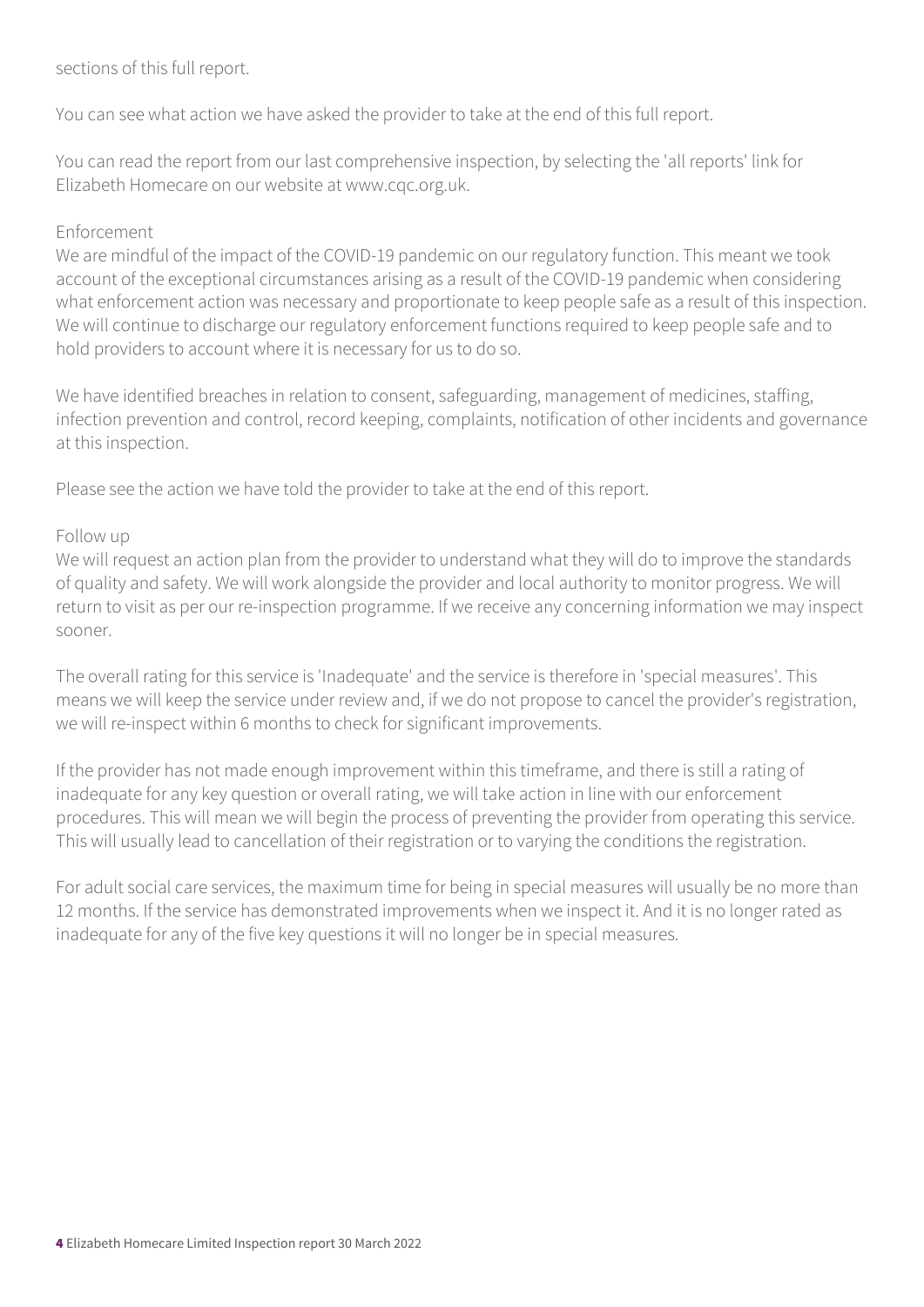### The five questions we ask about services and what we found

We always ask the following five questions of services.

| Is the service safe?                  | <b>Inadequate</b>           |
|---------------------------------------|-----------------------------|
| The service was not safe              |                             |
| The details are in our findings below |                             |
| Is the service effective?             | <b>Requires Improvement</b> |
| The service was not always effective  |                             |
| The details are in our findings below |                             |
| Is the service caring?                | <b>Requires Improvement</b> |
| The service was not always caring     |                             |
| The details are in our findings below |                             |
| Is the service responsive?            | <b>Requires Improvement</b> |
| The service was not always responsive |                             |
| The details are in our findings below |                             |
| Is the service well-led?              | <b>Inadequate</b>           |
| The service was not well led          |                             |
| The details are in our findings below |                             |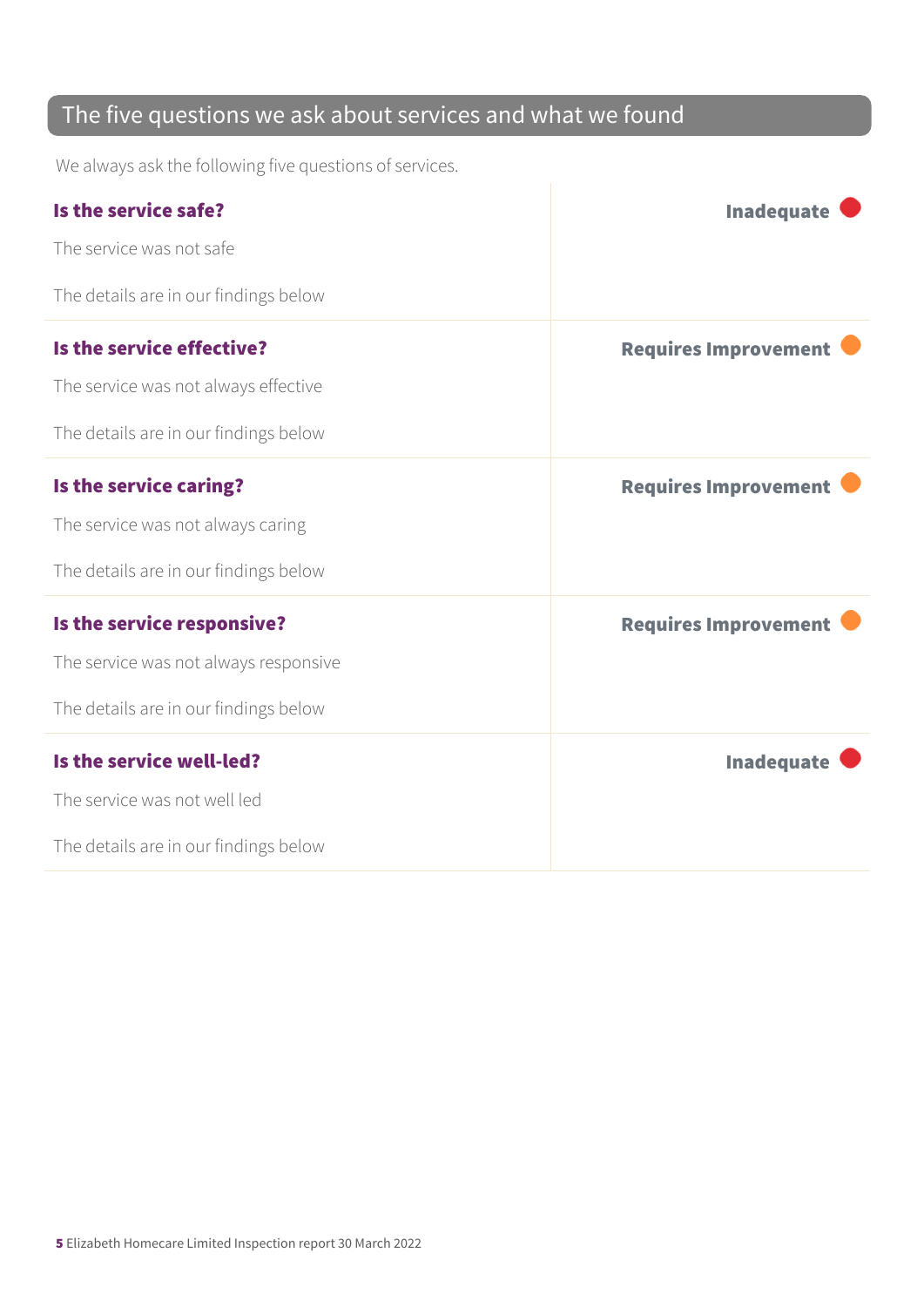

# Elizabeth Homecare Limited

Detailed findings

## Background to this inspection

#### The inspection

We carried out this inspection under Section 60 of the Health and Social Care Act 2008 (the Act) as part of our regulatory functions. We checked whether the provider was meeting the legal requirements and regulations associated with the Act. We looked at the overall quality of the service and provided a rating for the service under the Care Act 2014.

As part of this inspection we looked at the infection control and prevention measures in place. This was conducted so we can understand the preparedness of the service in preventing or managing an infection outbreak, and to identify good practice we can share with other services.

#### Inspection team

This inspection was carried out by two inspectors on day one and one inspector and an inspector manager on day two. An Expert by Experience made calls to people and their families. An Expert by Experience is a person who has personal experience of using or caring for someone who uses this type of care service.

#### Service and service type

This service is a domiciliary care agency. It provides personal care to people living in their own houses and flats.

The service had a manager registered with the Care Quality Commission. This means that they and the provider are legally responsible for how the service is run and for the quality and safety of the care provided.

#### Notice of inspection

We gave the service 24 hours' notice of the inspection. This was because it is a small service and we needed to be sure that the provider or registered manager would be in the office to support the inspection.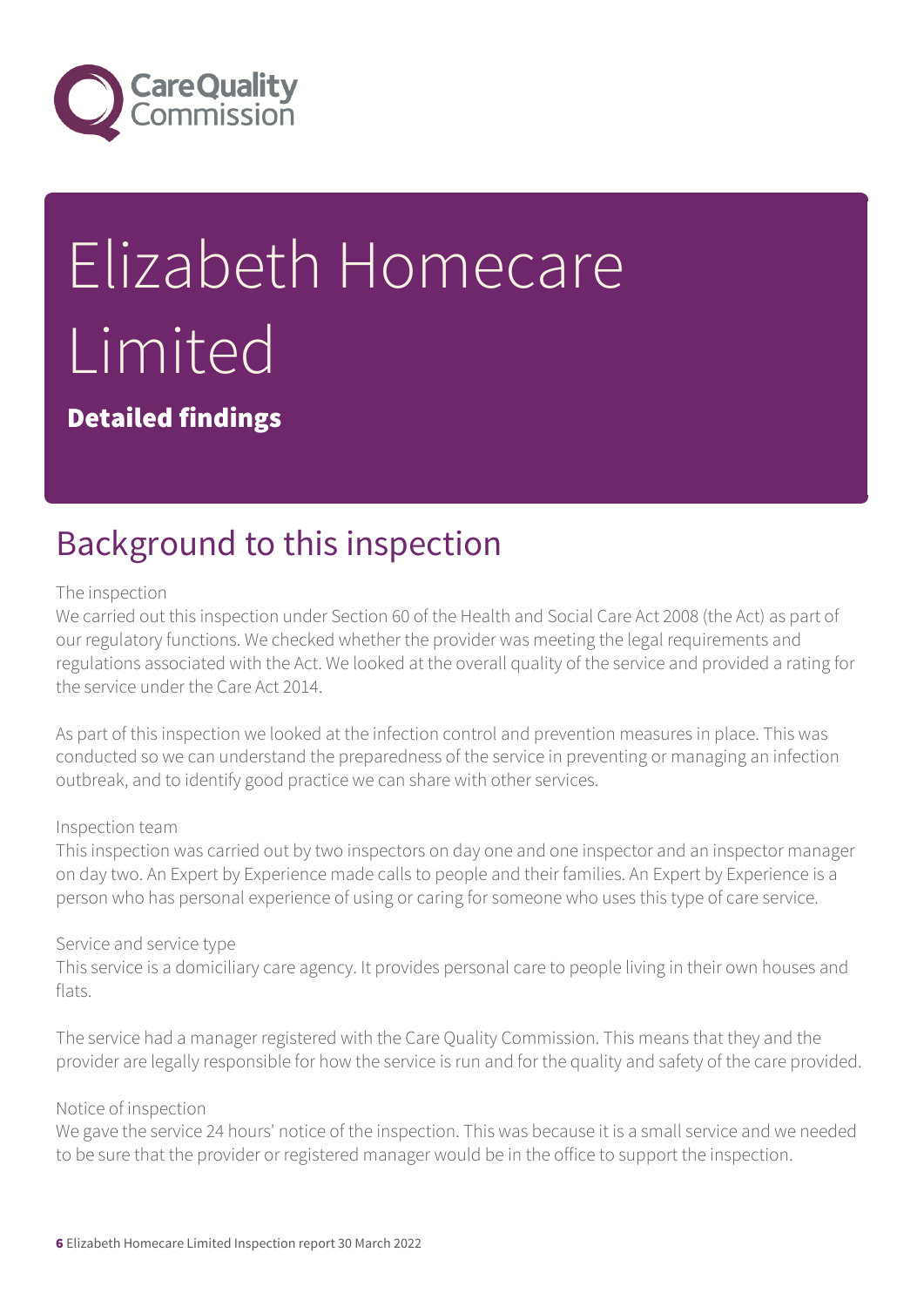Inspection activity started on 24 November 2021 and ended on 30 November 2021. We visited the office location on 25 November 2021 and 29 November 2021.

#### What we did before the inspection

We reviewed information we had received about the service since the last inspection. We sought feedback from the local authority and professionals who work with the service. We used all of this information to plan our inspection. The provider was not asked to complete a Provider Information Return prior to this inspection. This is information we require providers to send us to give some key information about the service, what the service does well and improvements they make. We took this into account when we inspected the service and made the judgments in the report.

We used all of this information to plan our inspection.

#### During the inspection

We spoke with five family members and four people who used the service about their experience of the care provided. We spoke with 10 members of staff including the nominated individual, registered manager and eight care workers. We reviewed a range of care records. This included thirteen care records and medication records. We looked at four staff files in relation to recruitment and staff supervision and records relating to the management of the service.

The nominated individual is responsible for supervising the management of the service on behalf of the provider.

#### After the inspection

We continued to seek clarification from the provider to validate evidence found. We contacted one professional who was involved with the service.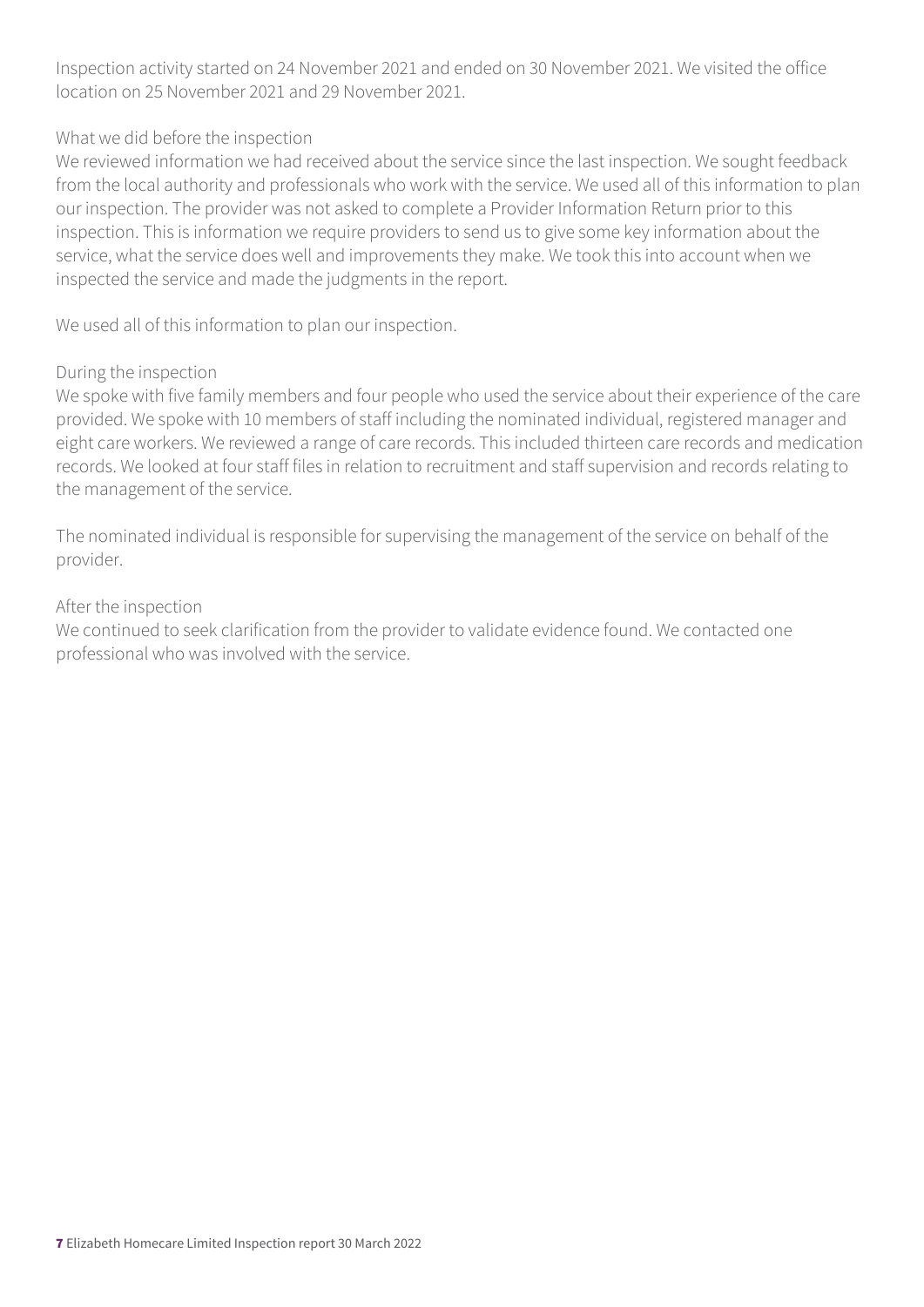### Is the service safe?

# Our findings

Safe - this means we looked for evidence that people were protected from abuse and avoidable harm.

At the last inspection this key question was rated as good. At this inspection this key question has deteriorated to inadequate. This meant people were not safe and were at risk of avoidable harm. Preventing and controlling infection

- Risks associated with COVID-19 were not managed in line with government guidance. The provider had failed to ensure a COVID-19 testing regime for staff was in place. This meant the provider could not be assured that staff were working safely and not transmitting COVID-19 to service users.
- Staff confirmed they did not register COVID-19 test kits which were given to them by the provider. Two staff could not recall the last time they had taken a COVID-19 test.
- The provider had not completed any COVID-19 risk assessments for people or staff who may be at increased risk of complications from contracting COVID-19.
- The provider did not have a COVID-19 policy in place to provide guidance on how to meet government guidance during the pandemic and provide guidance to staff.
- Staff who were office based, including the registered manager and the provider, were not working in accordance with social distancing measures.
- Staff received training in donning and doffing personal protective equipment (PPE). However, the provider had not sought to observe or record this process or good hand hygiene practices.

Whilst we found no evidence that people had been harmed, we judged that infection control was not effectively managed by the provider. This placed people at increased risk of harm. This was a breach of regulation 12 (Safe care and treatment) of the Health and Social Care Act 2008 (Regulations 2014)

● Following the inspection, COVID-19 testing and risk assessments for staff commenced at the service. The provider told us a COVID 19 policy had been put in place.

Systems and processes to safeguard people from the risk of abuse

- People were not always protected from the risk of harm or abuse. The provider did not have a safeguarding policy and did not have a robust system to monitor and record safeguarding incidents.
- The provider did not record, report or investigate safeguarding concerns.
- Staff told us they did not know what action to take if they witnessed signs of abuse. They were not aware of how to report concerns to the local authority safeguarding team. This demonstrated there was a risk that safeguarding incidents may not be reported to or responded to appropriately.

Systems and processes were not in place to prevent and protect people from abuse and improper treatment. This was a breach of regulation 13 (Safeguarding service users from abuse and improper treatment) of the Health and Social Care Act 2008 (Regulated Activities) Regulations 2014.

● Following the inspection, the provider informed us they had taken action and implemented a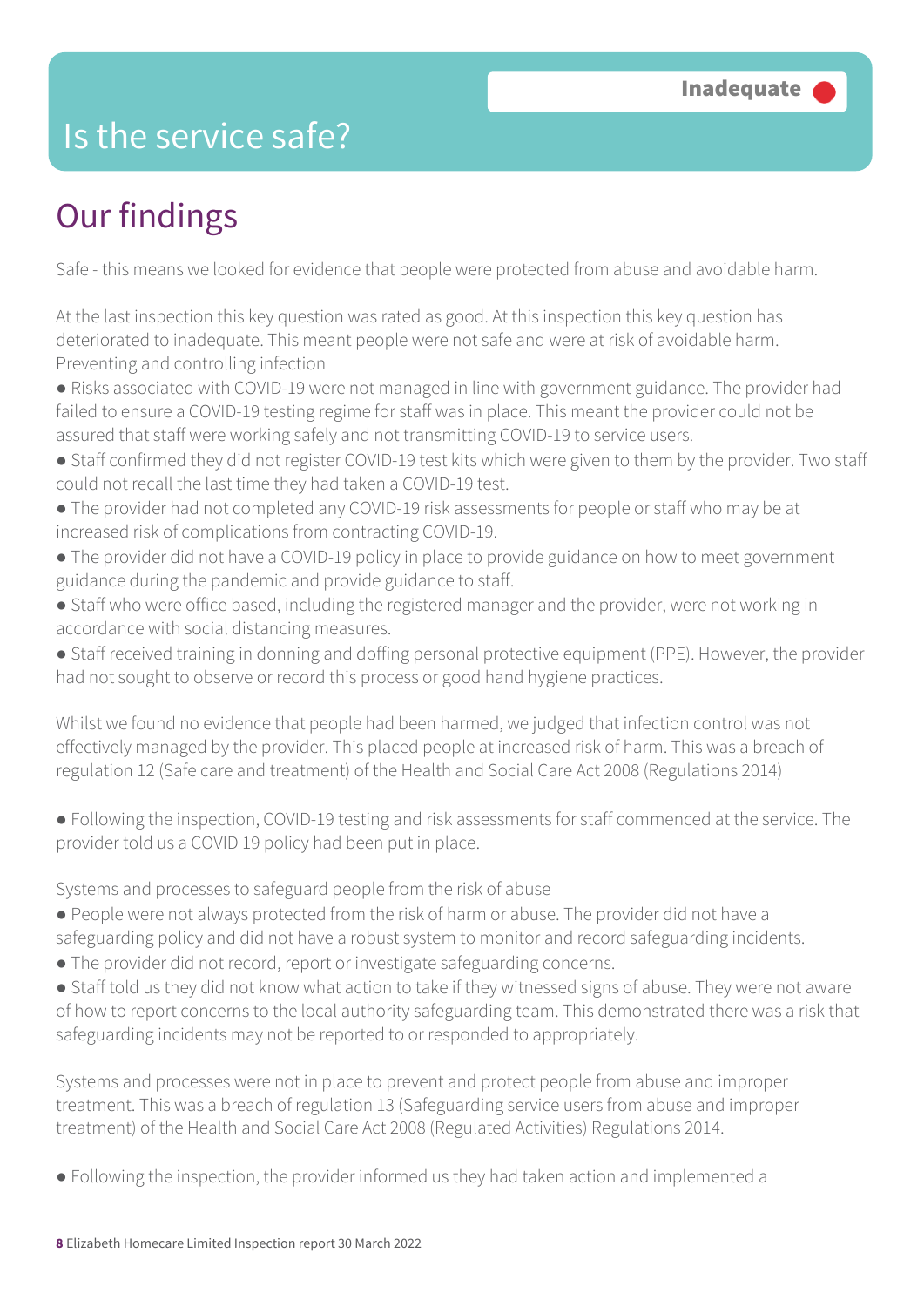safeguarding policy.

Assessing risk, safety monitoring and management

● Risks associated with people's care needs were not robustly assessed or managed safely. The provider failed to complete robust individual risk assessments for people. This included risk assessments for moving and handling, falls, and other health conditions including Diabetes and Epilepsy. This meant staff did not know how to manage or mitigate risks to people.

●Two people were supported with Aerosol Generating Procedure (AGP). We found that risk assessments were not in place to guide staff how to do this safely during the pandemic.

● The provider failed to keep records in relation to servicing of equipment which was used by staff, to support people with moving and handling. The provider could not be assured that equipment in people's homes was safe to use or fit for purpose. This placed people at risk of harm.

● Information in care records was found to be out of date and did not reflect people's current needs. One member of staff told us people's records did not always get updated when needs changed; but they were supposed to be updated every six months. Another told us, "The records don't always have the right information, it can be very frustrating."

Risks were not identified, assessed or monitored within the service. This put people at risk of harm. This was a breach of regulation 12 (Safe care and treatment) of the Health and Social Care Act 2008 (Regulated Activities)

### Staffing and recruitment

● Staffing levels did not ensure people's safety. The provider had failed to ensure there were sufficient numbers of staff deployed to meet people's needs. This meant that for some people only one member of staff attended to provide their care rather than two. Staff were concerned about their ability to safely meet the needs of people. One member of staff told us family members were requested to act as the second carer to support staff in moving and handling. This included using equipment. One family member said, "It is not always possible to get the right amount of help, sometimes they only send one carer, sometimes they send none." One person told us "Sometimes they just send one carer and expect my partner to help."

Sufficient numbers of suitable staff were not deployed to meet people's needs. This was a breach of regulation 18 (Staffing) of the Health and Social Care Act 2008 (Regulated Activities) Regulations 2014.

- Robust recruitment processes were not in place.
- The provider did not have a recruitment policy to ensure safe recruitment practices were followed.

● Staff records showed relevant checks had not always been completed before staff worked independently. For example, references were not always followed through and historical Disclosure and Barring Service (DBS) checks had not been updated or reviewed. The DBS is a national agency that holds information about criminal records.

We recommend the provider implements a recruitment policy and procedures to support the safe recruitment of staff.

Using medicines safely.

● Medicines were not managed safely. The provider did not have robust systems in place to ensure the safe management of medicines. They did not have oversight of records relating to people they supported with medicines.

● One person experienced regular medication errors including missed doses. This had not been reported by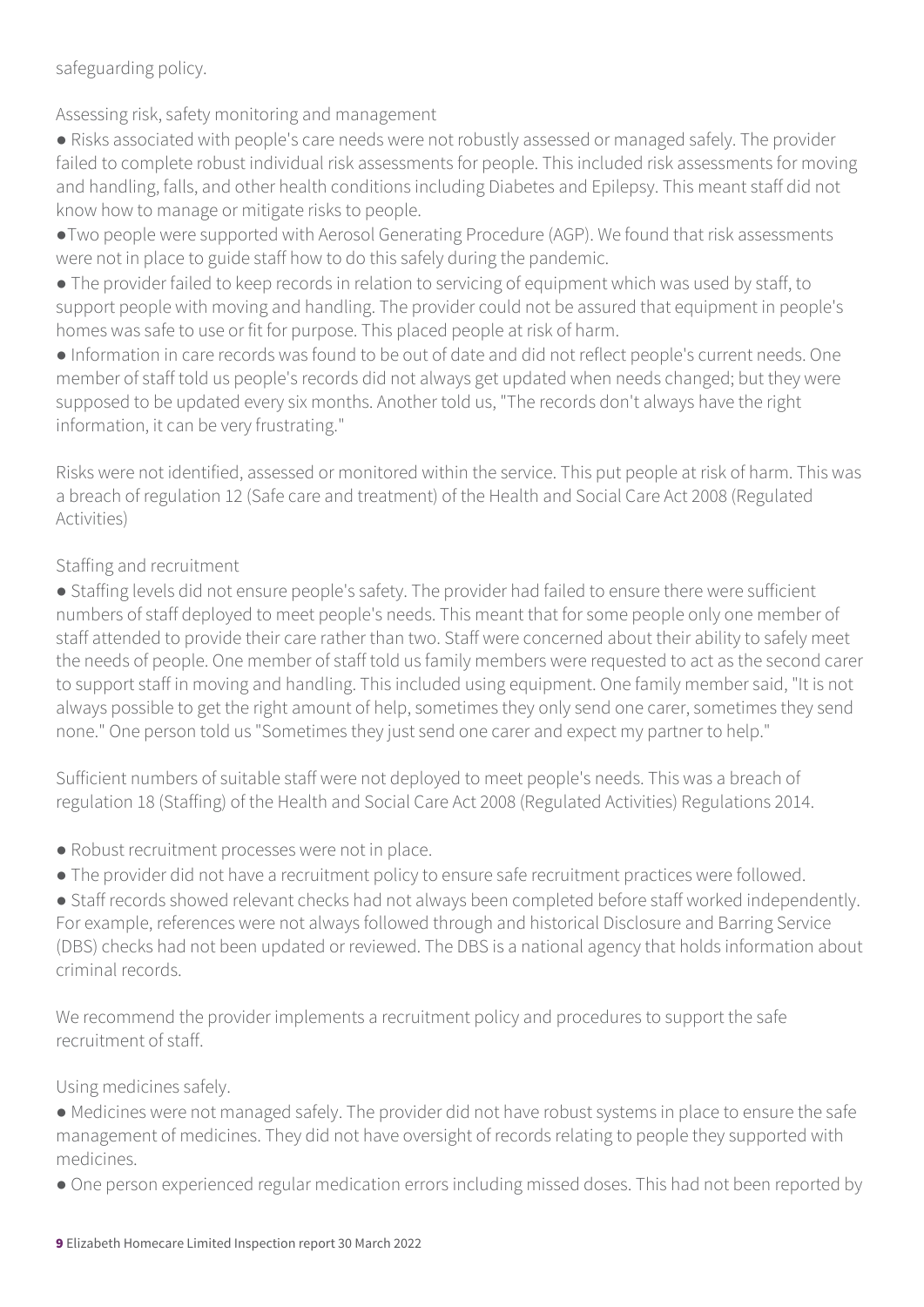staff or identified by the registered manager or provider via any monitoring of medicines via audits. No action had been taken by the provider to address this and prevent reoccurrence.

- Protocols for people who were prescribed PRN (as and when required) medicines was not in place and staff lacked knowledge and understanding of what these were.
- Eight staff had not completed medicines refresher training and continued to administer medicines. Not all staff had checks carried out to assess their competency to administer medicines.

Medicines were not been effectively managed, and this placed people at increased risk of harm. This was a breach of regulation 12 (Safe care and treatment) of the Health and Social Care Act 2008 (Regulated Activities) Regulations 2014.

• Following the inspection a medication policy was put in place

Learning lessons when things go wrong

● Accidents and incidents were not managed safely. The provider did not have an accident or incident policy. There were no systems in place for reporting or recording incidents.

- Staff told us they would ring the office to report accidents and incidents. They said they did not know how these were recorded. Staff also told us they did not receive any feedback in relation to what they had reported, nor did they know what if any action had been taken in response.
- People's daily care records contained information which showed accidents and incidents which had occurred. For example, staff had recorded where people had fallen. These incidents were not logged appropriately or responded to by the registered manager or the provider.
- ●There was no information to say how many incidents had occurred at the service over the last 12 months. This meant there was no learning from incidents, or analysis to identify themes and trends and actions taken to prevent reoccurrence.

We found no evidence that people had been harmed however, the systems in place were not effective to monitor accidents and incidents. This was a breach of regulation 17 (Good governance) of the Health and Social Care Act 2008 (Regulated Activities) Regulations 2014.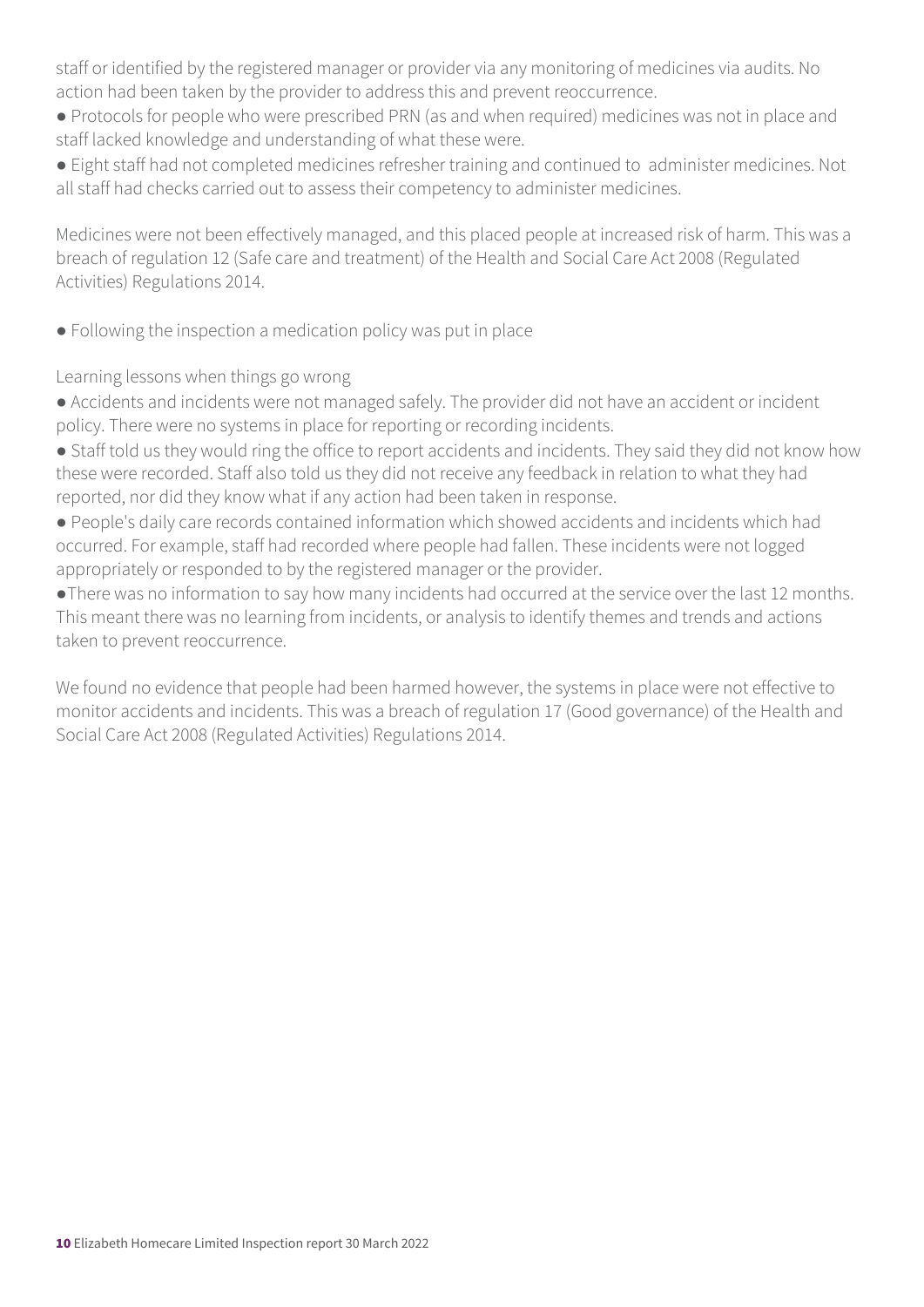### Is the service effective?

## Our findings

Effective - this means we looked for evidence that people's care, treatment and support achieved good outcomes and promoted a good quality of life, based on the best available evidence.

At the last inspection this key question was rated as good. At this inspection this key question has now deteriorated to requires improvement.

Staff support: induction, training, skills and experience

- Staff did not receive support from the provider. The provider did not have a supervision or appraisal policy. The registered manager told us they had no formal guidance on timeframes for when staff should receive supervision and appraisal of their work. In 2021. Fifteen staff were recruited to Elizabeth Homecare and only one had received observed supervision at the time of our inspection.
- Records showed staff did not have appraisals to support their development and they did not receive regular supervision to enable them to carry out their duties. There were no formal competency checks in place to ensure staff were competent in all aspects of their role.
- Staff spoken with told us they had received an induction. However, staff raised concerns that some staff were inexperienced in care.
- Some staff had an appropriate qualification in caring. However, we found staff lacked knowledge in areas of care delivery. For example, fire safety, safeguarding and the Mental Capacity Act 2005.

The provider did not ensure that staff received the appropriate training, support, supervision and appraisal as necessary to enable them to carry out their duties. This is a breach of regulation 18 (Staffing) of the Health and Social Care Act 2008 (Regulated Activities) Regulations 2014.

Ensuring consent to care and treatment in line with law and guidance

The Mental Capacity Act 2005 (MCA) provides a legal framework for making particular decisions on behalf of people who may lack the mental capacity to do so for themselves. The Act requires that, as far as possible, people make their own decisions and are helped to do so when needed. When they lack mental capacity to take particular decisions, any made on their behalf must be in their best interests and as least restrictive as possible.

People can only be deprived of their liberty to receive care and treatment when this is in their best interests and legally authorised under the MCA.

When people receive care and treatment in their own homes an application must be made to the Court of Protection for them to authorise people to be deprived of their liberty.

- The Principles of the MCA 2005 were not followed by the provider. Care plans and risk assessments did not take into consideration people's capacity to consent to their care.
- The provider failed to assess or record people's capacity. Where a person was deemed to lack capacity, this was not recorded in their care plans. There was no recording of best interest meetings to support the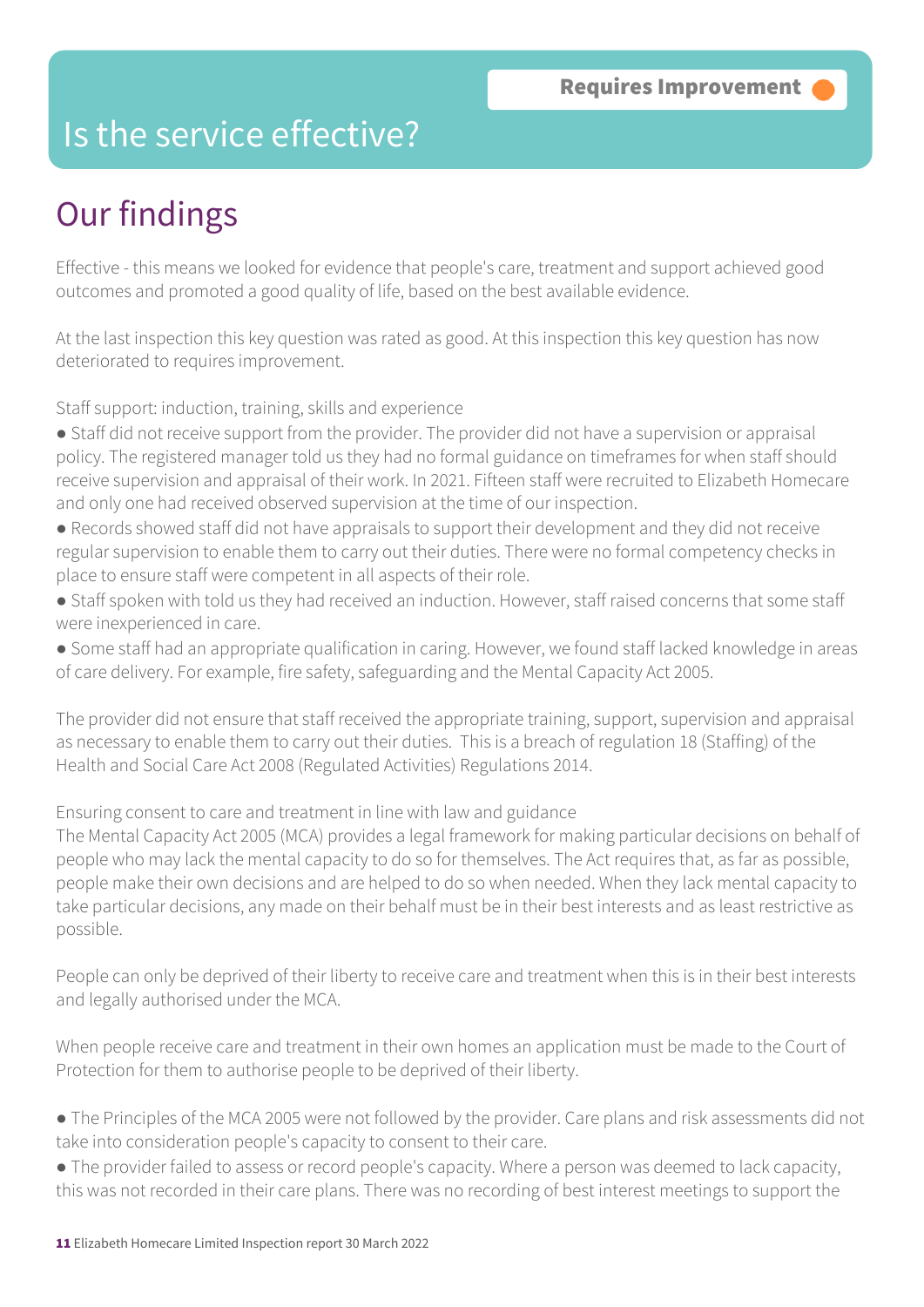care needs of people who lacked capacity.

• Staff knowledge of MCA was poor. Staff said they did not assess capacity and they could not describe what action they would take if a person lacked capacity to consent to care.

The provider did not have suitable arrangements for obtaining and acting in accordance with people's consent. This was a breach of regulation 11 (Need for consent) of the Health and Social Care Act 2008 (Regulated Activities) Regulations 2014

Staff working with other agencies to provide consistent, effective, timely care; Supporting people to live healthier lives, access healthcare services and support

● People's health needs were not always well managed or responded to in a consistent manner. There was no record of collaborative working with other agencies to guide effective care. For example, liaising with the falls team where a person was identified to be at risk of falls.

● Staff told us that if people required assistance and support from healthcare professional's they reported this to the office. However, they could not be confident that this was always acted on, nor did they receive feedback about any actions taken.

Assessing people's needs and choices; delivering care in line with standards, guidance and the law; Supporting people to eat and drink enough to maintain a balanced diet

- ●People's needs were not always fully assessed. The provider did not complete comprehensive assessments and develop care plans for people. We found a limited overview of people on one-page documents which did not support staff to understand people's needs.
- Where people were supported with food and drink, their care plans contained little information about their personal preferences.

● People told us they were involved in their care planning. However, staff told us people's care plans did not always contain up to date information about their care needs. One member of staff told us, "I only know what the person needs because I attend calls regularly; the records don't have the information I need to know."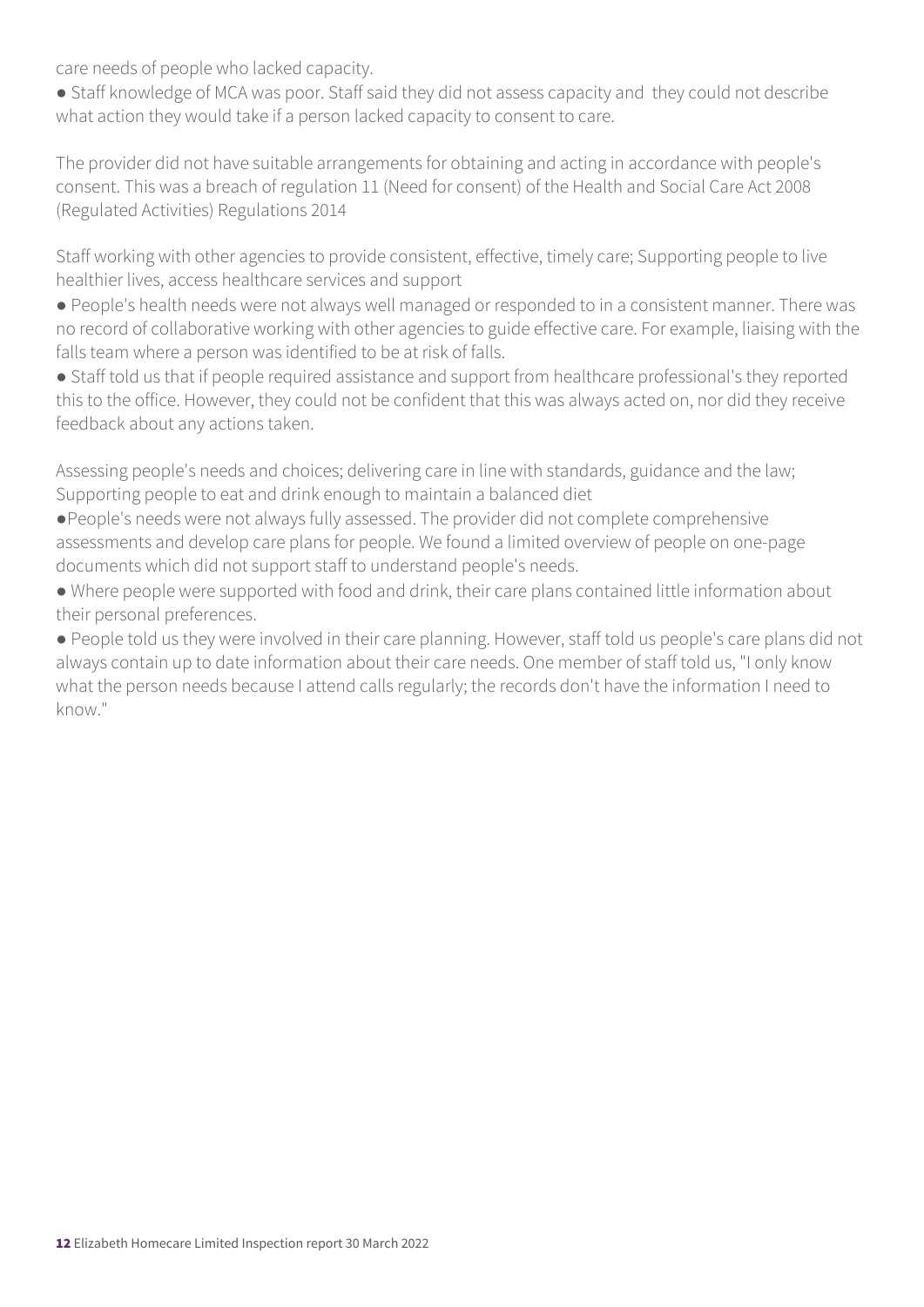### Is the service caring?

### Our findings

Caring – this means we looked for evidence that the service involved people and treated them with compassion, kindness, dignity and respect.

At the last inspection this key question was rated as Good. At this inspection this key question has now deteriorated to Requires Improvement.

This meant people did not always feel well-supported, cared for or treated with dignity and respect.

Supporting people to express their views and be involved in making decisions about their care:

- People were not always involved in their care. Care plans did not always show involvement from people and their families. There was limited information to show people were involved in making decisions about their care.
- The provider failed to seek and act on feedback from all people and their families for the purposes of improving care.

Ensuring people are well treated and supported; respecting equality and diversity

- People were not always well supported. The provider and staff showed a lack of regard for people's safety and wellbeing. They had failed to comply with government guidance about staff testing to ensure the safety of people from the transmission of COVID-19.
- Care records showed limited information about people's cultural needs.
- There was an equality and diversity policy in place and staff told us they could obtain it in the staff manual.
- People were complimentary about staff who supported them. One person said, "Staff are very kind, respectful and caring." Another person said, "The carers are all fantastic, there is a regular group that comes to me."

Respecting and promoting people's privacy, dignity and independence

- People told us their privacy and dignity was respected by staff. One person told us, "They [staff] get me dressed on the bed and always keep me discreetly covered."
- Staff knew how to promote people's privacy, dignity and independence. One member of staff said, "I would always protect their dignity by making sure the blinds/curtains were closed and door was locked. I encourage them to be independent and do as much as they could manage."
- Staff told us they would not disclose people's confidential information outside of the service.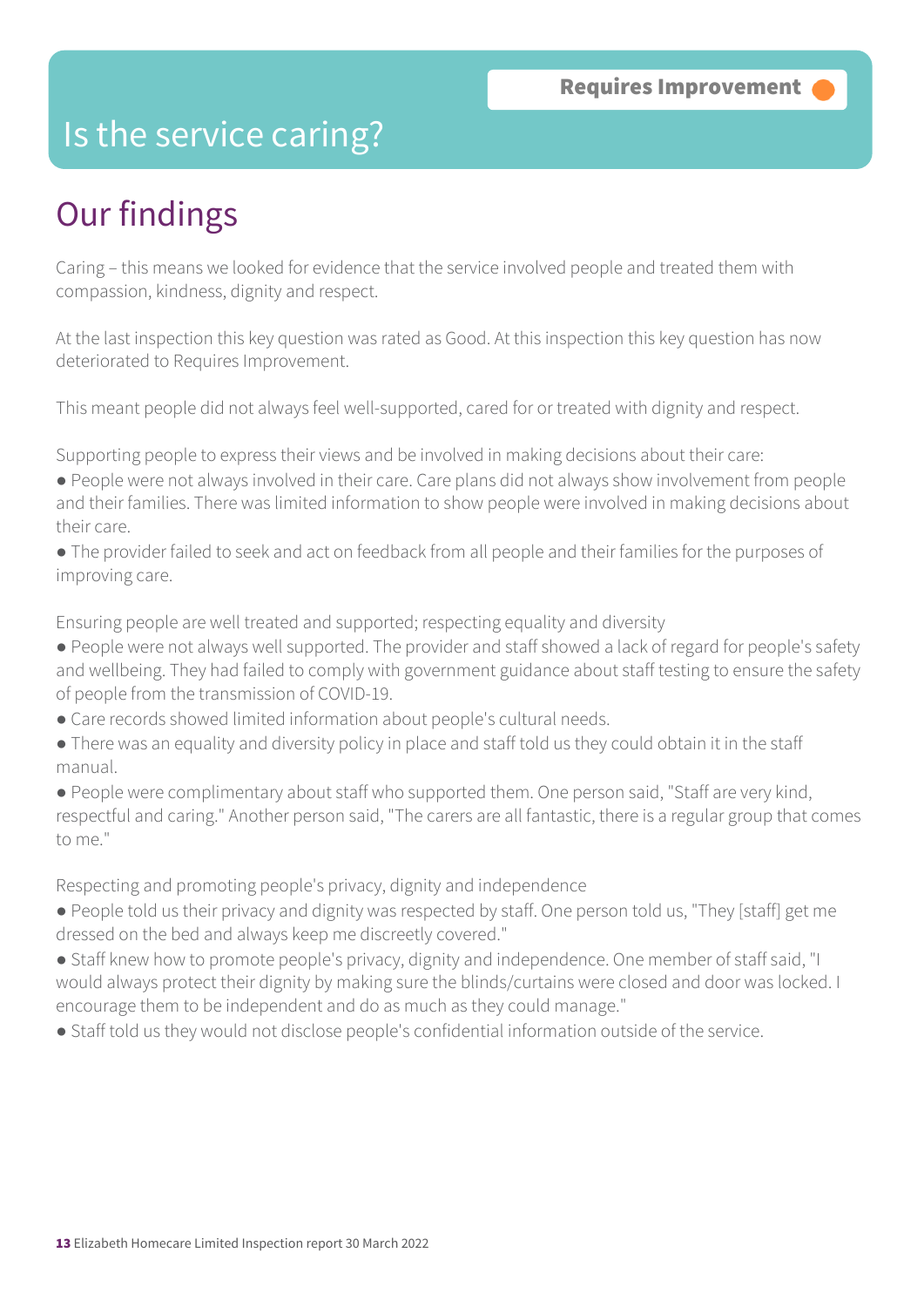### Is the service responsive?

# Our findings

Responsive – this means we looked for evidence that the service met people's needs

At the last inspection this key question was rated as Good. At this inspection this key question has now deteriorated to Requires Improvement.

This meant people's needs were not always met.

Planning personalised care to ensure people have choice and control and to meet their needs and preferences

- People did not receive personalised care. The provider had failed to ensure that people's care records contained personalised, up to date information about their care needs.
- Staff had limited information provided to them in care records about the preferences and wishes of people they supported. This meant they had little chance of delivering care in a personalised and personcentred way.
- Staff did not have clear guidance in care records to ensure they were meeting people's needs. This mostly related to the management of risks, but we also found information regarding people's preference around gender of staff they would like to support them was also not considered or included.
- There was no recording of advocacy involvement to support people to make choices about their care.

### Meeting people's communication needs

Since 2016 onwards all organisations that provide publicly funded adult social care are legally required to follow the Accessible Information Standard (AIS). The standard was introduced to make sure people are given information in a way they can understand. The standard applies to all people with a disability, impairment or sensory loss and in some circumstances to their carers.

- People's communication needs were not fully met. The provider had failed to ensure that assessments of people's communication needs were fully completed. This meant where people had difficulties in communicating these needs were supported appropriately in line with guidance.
- Information was not always provided in an accessible way. There was no easy read information or guidance available to people and their relatives.
- Staff were not knowledgeable about how to support people with communication difficulties.

### Improving care quality in response to complaints or concerns

- Complaints were not well managed or responded to. The provider did not have a complaints policy.
- The provider and registered manager had no knowledge of the number of complaints received in the last 12 months.

• Complaints were not managed and recorded appropriately. We found concerns and complaints about staff and other aspects of care were recorded in people's daily notes. The registered manager was not aware of these issues and told us that records were not reviewed by anyone. As a result, no action was taken in response to concerns raised.

● People said they would phone the manager if they wanted to complain or they would contact the CQC.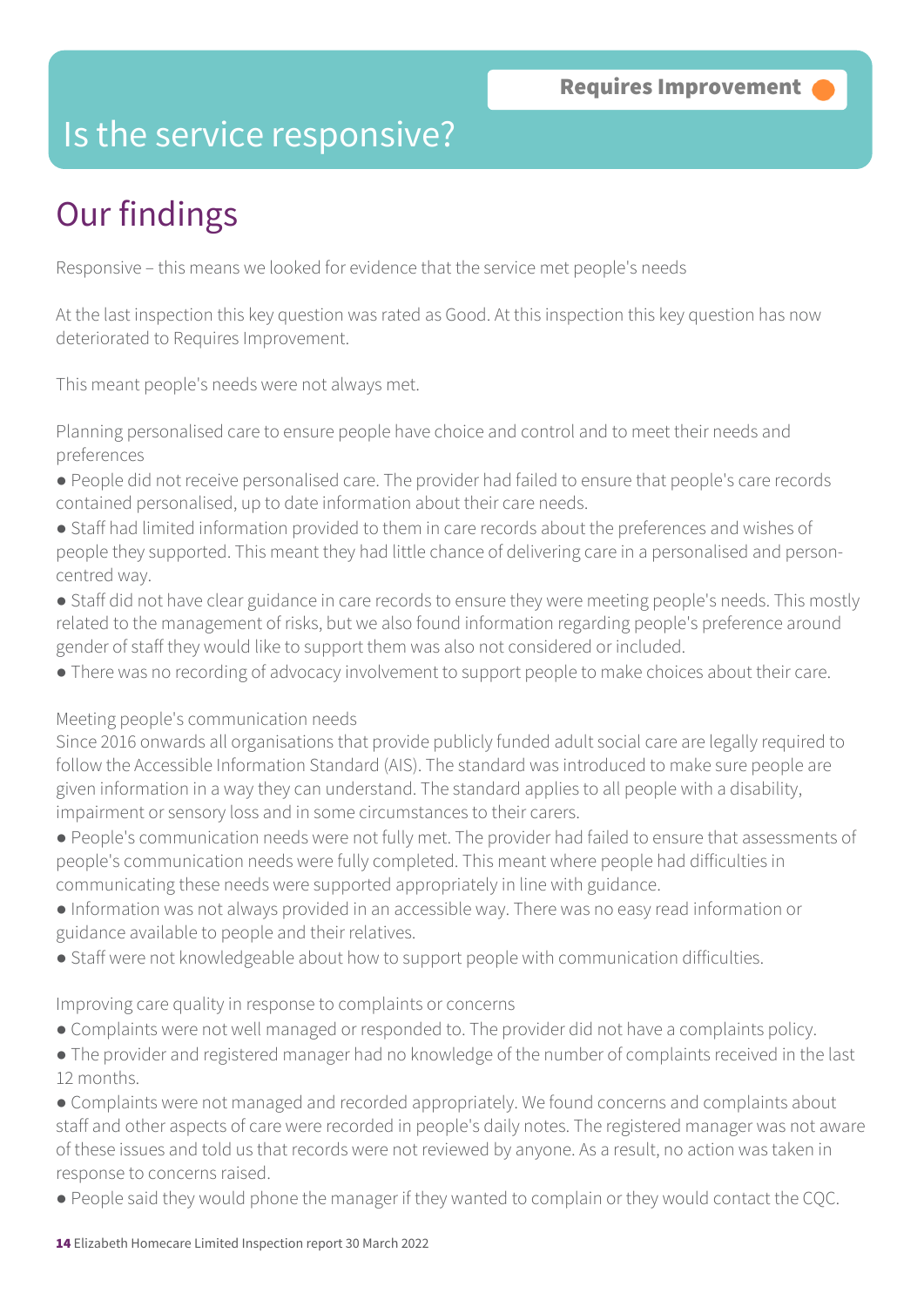They were not aware of any timeframes for when they could expect to receive a response from the service.

While no one came to harm, complaints were not being recorded or investigated. This was a breach of regulation 16 (Receiving and acting on complaints) of the Health and Social Care Act 2008 (Regulated Activities) 2004.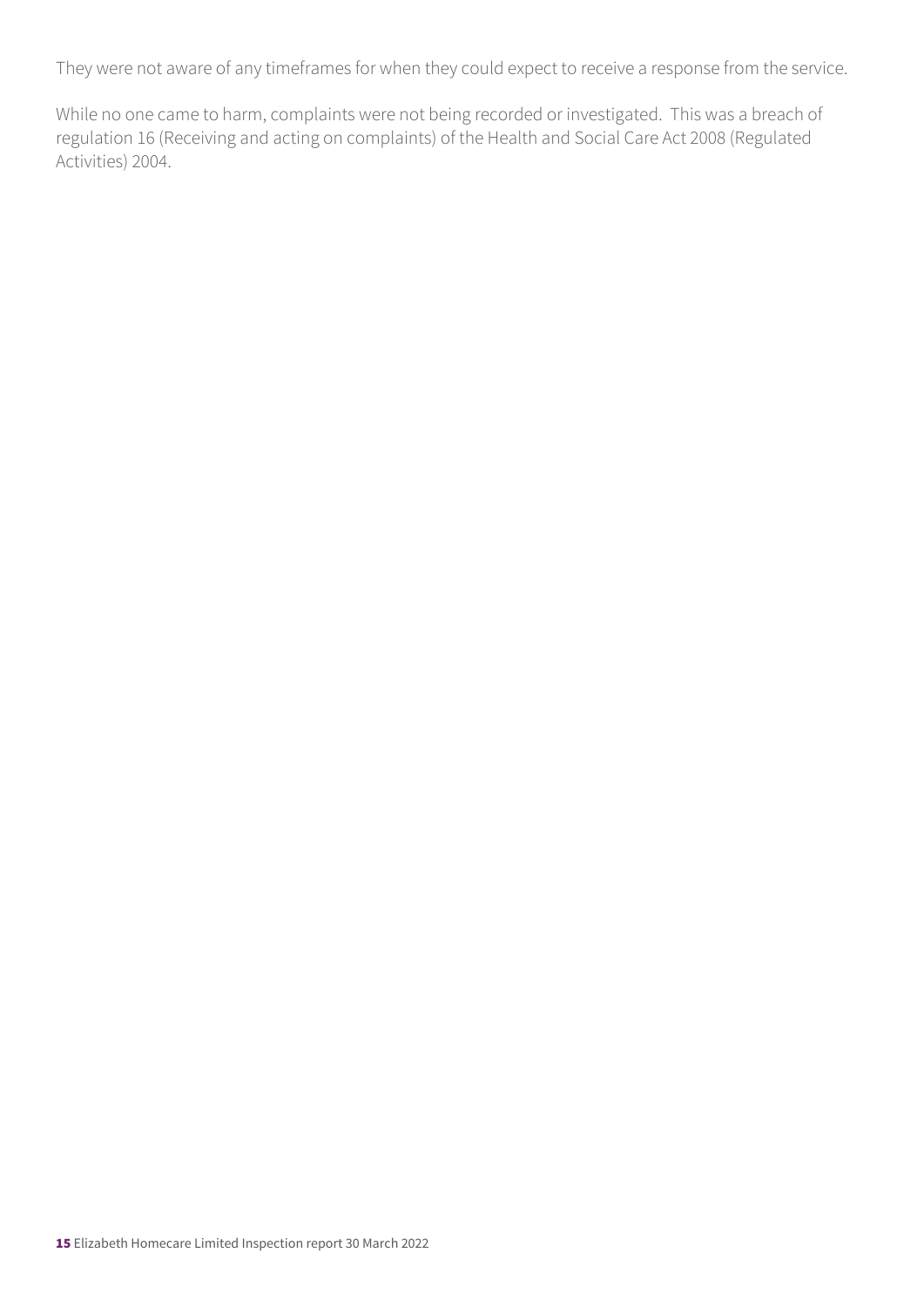### Is the service well-led?

## Our findings

Well-led – this means we looked for evidence that service leadership, management and governance assured high-quality, person-centred care; supported learning and innovation; and promoted an open, fair culture.

At the last inspection this key question was rated as Good. At this inspection this key question has now deteriorated to Inadequate.

This meant there were widespread and significant shortfalls in service leadership. Leaders and the culture they created did not assure the delivery of high-quality care.

Promoting a positive culture that is person-centred, open, inclusive and empowering, which achieves good outcomes for people; How the provider understands and acts on the duty of candour, which is their legal responsibility to be open and honest with people when something goes wrong

- There were no policies and procedures in place to support a culture of openness and transparency.
- Staff provided feedback about the service. Comments included, "Morale is low at the moment; it is the strain from staffing" and "Communication is poor."
- The provider did not have a policy regarding duty of candour to guide their practice.

We recommend the provider consider current guidance and implement a policy to aid and support their practice to ensure they meet the requirements in relation to duty of candour.

Managers and staff being clear about their roles, and understanding quality performance, risks and regulatory requirements

● The service was not well led or well managed. The provider failed to ensure effective governance arrangements were operated to monitor the safety and quality of the service. They were not aware of the widespread failings at the service which we identified during our inspection. These included poor oversight of adherence to government guidance regarding COVID-19, poor management of medicines, poor management of records and not adhering to the MCA 2005.

● The registered manager failed to demonstrate good leadership qualities and did not have sufficient oversight of the service. They had no awareness of concerns relating to the provision of care identified which included the lack of risk management. They failed to investigate concerns and incidents to ensure people's safety.

- The provider and registered manager failed to provide a range of information to us despite numerous requests made throughout the inspection.
- Staff reported concerns about the leadership of the service. They told us communication was poor and the lack of oversight by the registered manager impacted on them.
- There was no complaints policy and complaints could not be monitored due to the absence of an effective system to identify themes and trends or drive improvements.

Whilst we found no evidence that people had been harmed, we identified that systems were either not in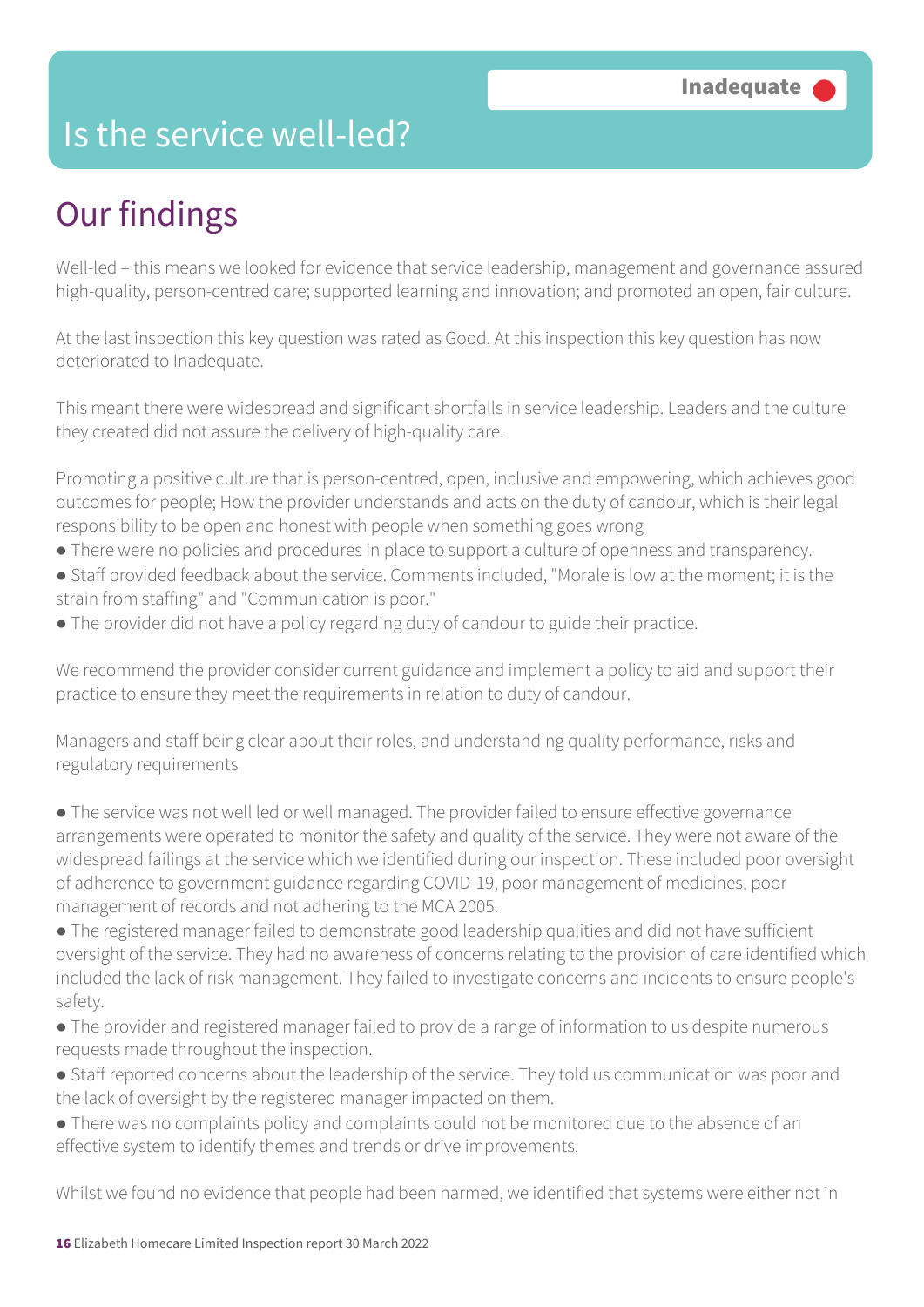place or robust enough to demonstrate the service was operated safely and effectively managed. This placed people at risk of harm. This was a continued breach of regulation 17 (Good governance) of the Health and Social Care Act 2008 (Regulated Activities) Regulations 2014

● The provider had failed to notify CQC of notifiable incidents that had occurred within the service. This included allegations, deaths and serious injuries.

This was a breach of regulation 18(2) of the Care Quality Commission (Registration) Regulations 2009. We will take action outside of the inspection process in relation to this matter.

Continuous learning and improving care; Working in partnership with others

- There was limited evidence to show the provider was committed to improving care for people.
- The registered manager was not able to show us how lessons were learnt from incidents, investigations and complaints and used to drive quality and improve outcomes for people.
- When safeguarding incidents had been identified there was no evidence of lessons learned or outcomes shared with external agencies or staff.
- Satisfaction surveys were not completed by staff or with health and social care professionals to seek feedback on their service to improve quality.
- Further development of working in partnership with key organisations including local authority and safeguarding teams was required to ensure good outcomes for people.

Engaging and involving people using the service, the public and staff, fully considering their equality characteristics

- People and staff were not fully engaged in the running of the service.
- The provider did not have a whistle blowing policy in place. However, the staff manual contained a section which covered whistleblowing with guidance on who to contact with concerns. When we spoke with staff, they told us they did not know who to speak to if the registered manager did not act on their concerns.
- Staff gave feedback about not feeling involved in the running of the service. Staff said they did not know the outcome of anything once they had reported it to the registered manager as they did not receive any feedback.
- There was limited information available to show how the provider considered the equality characteristics of staff and people who used the service.
- After the inspection, we received a statement from a relative of a person using the service telling us how pleased they were with the service they received and the kindness they received from staff.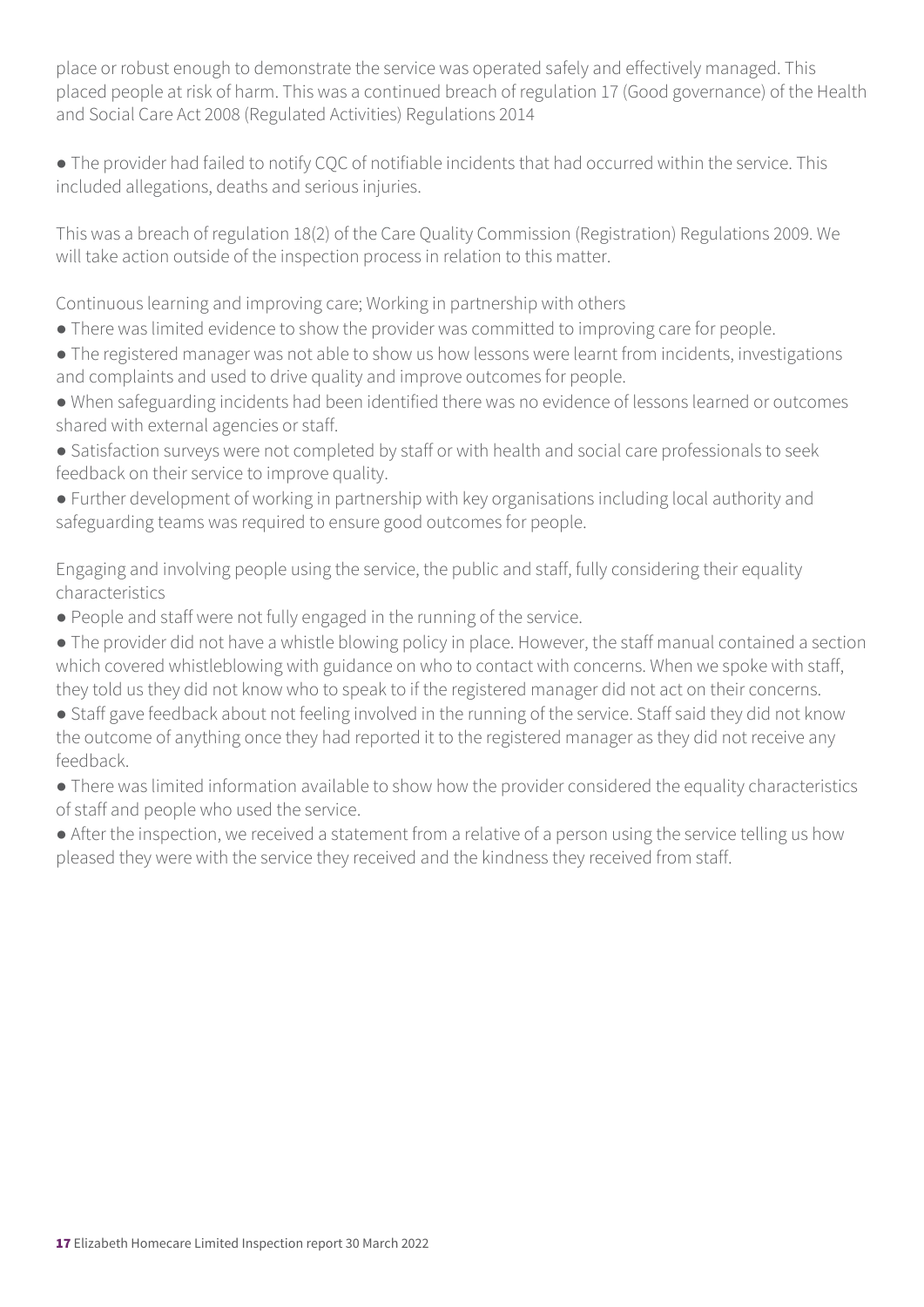### Action we have told the provider to take

The table below shows where regulations were not being met and we have asked the provider to send us a report that says what action they are going to take.We will check that this action is taken by the provider.

| <b>Regulated activity</b> | Regulation                                                                                                                                                                                                                                                                                                                                               |
|---------------------------|----------------------------------------------------------------------------------------------------------------------------------------------------------------------------------------------------------------------------------------------------------------------------------------------------------------------------------------------------------|
| Personal care             | Regulation 11 HSCA RA Regulations 2014 Need<br>for consent                                                                                                                                                                                                                                                                                               |
|                           | Staff were unable to demonstrate an<br>understanding of the Mental Capacity Act 2005<br>and what this meant for people using the<br>service.<br>The provider was not adhering to the principles<br>of the Act by ensuring that people who lacked<br>capacity had been assessed and were being<br>supported in terms of the decision making<br>abilities. |
|                           | Regulation $11(1)(2)(3)$                                                                                                                                                                                                                                                                                                                                 |
| <b>Regulated activity</b> | Regulation                                                                                                                                                                                                                                                                                                                                               |
| Personal care             | Regulation 13 HSCA RA Regulations 2014<br>Safeguarding service users from abuse and<br>improper treatment                                                                                                                                                                                                                                                |
|                           | There was no safeguarding policy in place for<br>the service.<br>There were no systems and procedures in place<br>to monitor and record safeguarding incidents.<br>Staff did not know how to report a safeguarding<br>incident.                                                                                                                          |
|                           | Regulation $13(1)(2)(3)$                                                                                                                                                                                                                                                                                                                                 |
| Regulated activity        | Regulation                                                                                                                                                                                                                                                                                                                                               |
| Personal care             | Regulation 16 HSCA RA Regulations 2014<br>Receiving and acting on complaints                                                                                                                                                                                                                                                                             |
|                           | There was no complaints policy in place.<br>The provider failed to have an effective system<br>in place for managing complaints.                                                                                                                                                                                                                         |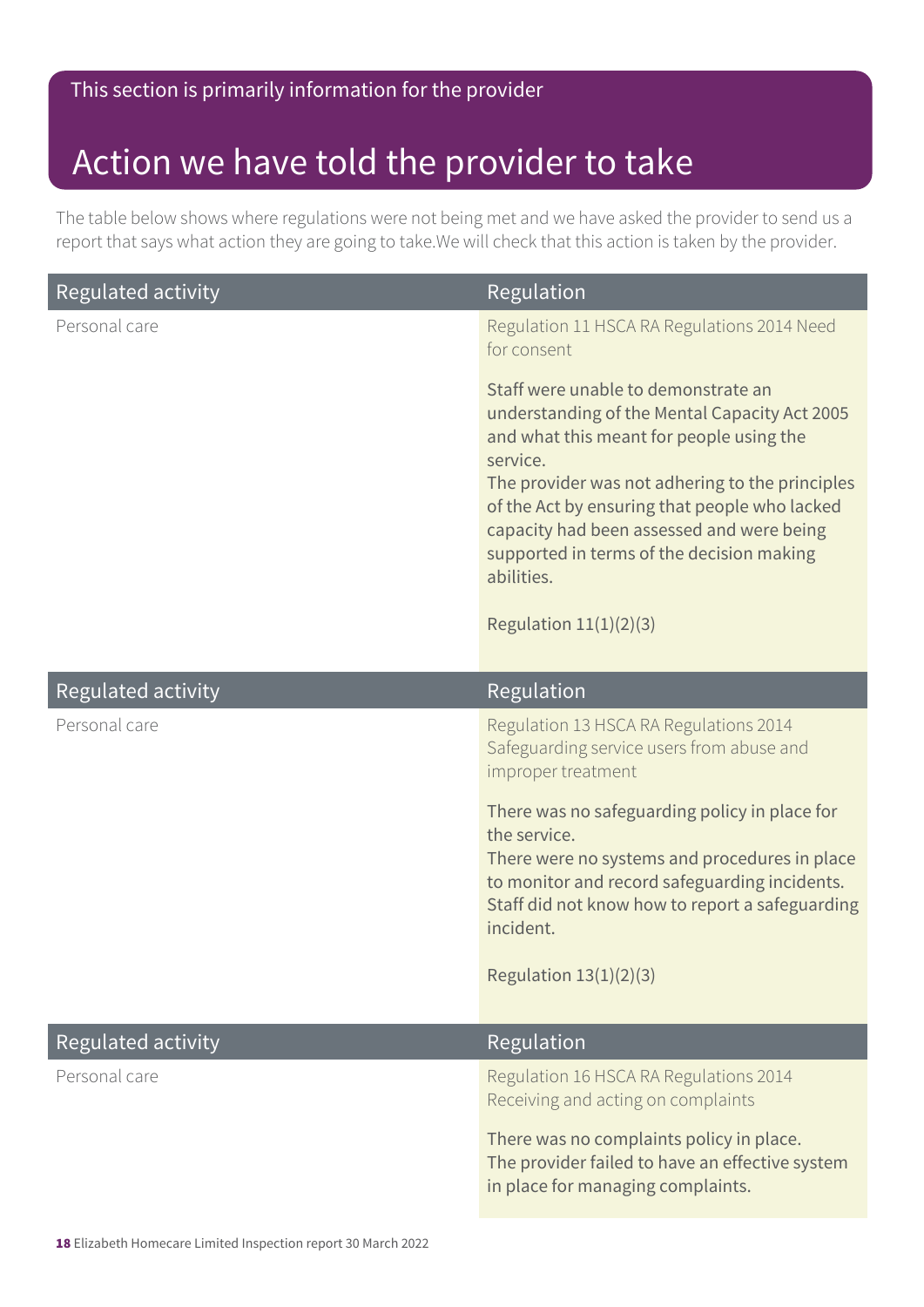### Regulation 16(1)(2)

| Regulated activity | Regulation                                                                                                                                                                                                                                                                                       |
|--------------------|--------------------------------------------------------------------------------------------------------------------------------------------------------------------------------------------------------------------------------------------------------------------------------------------------|
| Personal care      | Regulation 18 HSCA RA Regulations 2014 Staffing                                                                                                                                                                                                                                                  |
|                    | There was an insufficient number of staff<br>deployed to respond to people's needs.<br>Staff had not received regular supervision and<br>did not have an appraisal, therefore we could<br>not be assured that they were fully supported<br>to carry out their roles.<br>Regulation $18(1)(2)(a)$ |